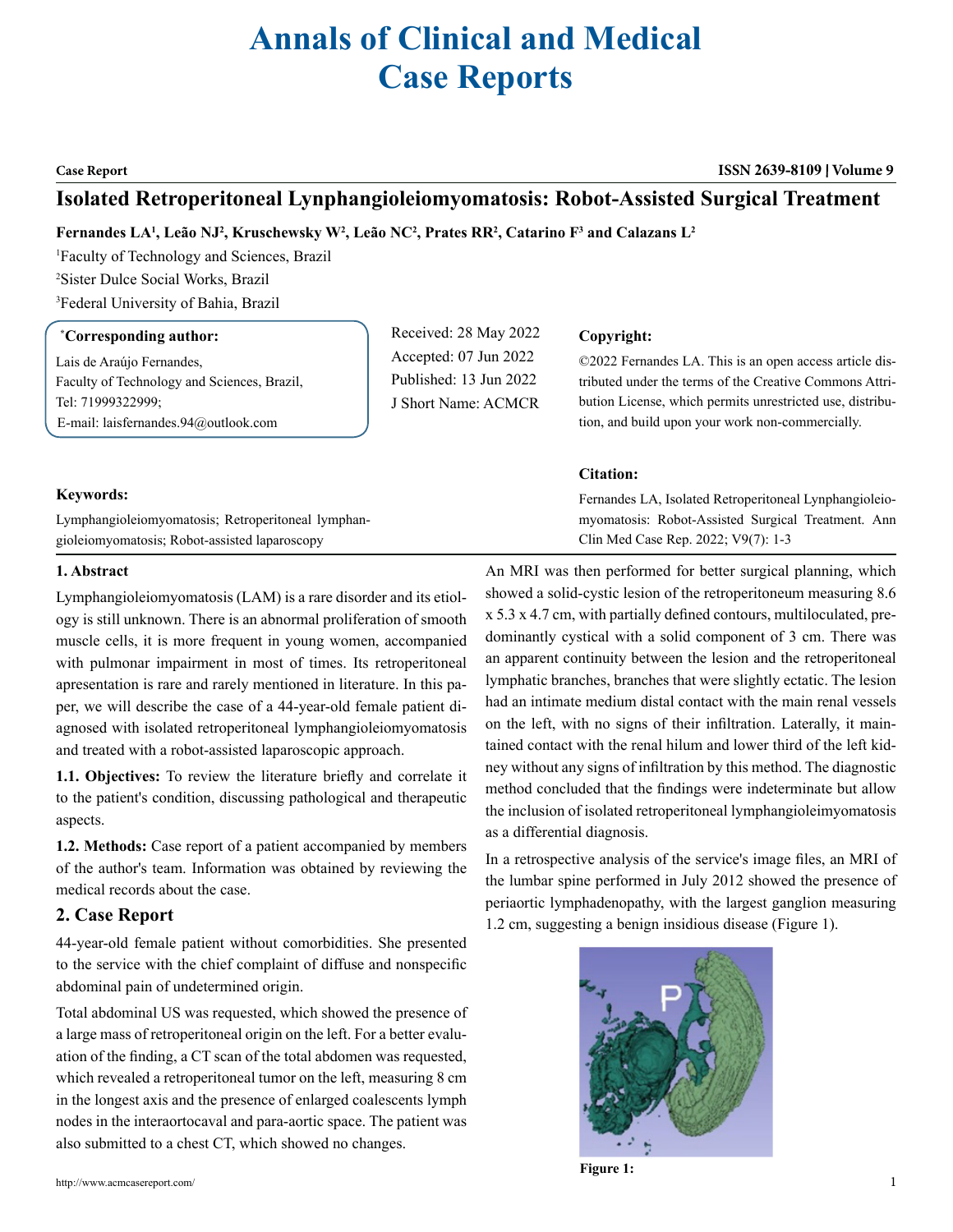The finding brought as the main diagnostic suspicion Lymphangioleiomyomatosis and the differential diagnosis of lymphoma could not be pushed away, thus, different therapeutic decisions were considered. In a discussion between a multidisciplinary team including a urology, oncologic surgery and oncologist team together with the patient and her family, two possibilities were exposed: Preoperative biopsy of the lesion, in which if the diagnosis was confirmed, it would proceed to guided treatment or opt for complete resection of the lesion with freezing biopsy performed in the same procedure, if the freezing biopsy suggested intraoperative lymphoma, the surgery would be interrupted.

Due to the low probability of lymphoma, with absence of suggestive symptoms such as night sweats, absence of lymphadenopathy in other regions and absence of fever, the surgical procedure was chosen.

The patient underwent a robot-assisted laparoscopic approach, using the Da Vinci Si – Intuitive Stratner platform, in lateral docking, using the 4 robotic arms and a 12 mm laparoscopic auxiliary.

After robotic docking, the main mass was easily visualized and a fragment of it was sent for a freezing biopsy, which revealed a 9.2 cm Fusocellular Neoplasm in its longest axis. Due to the absence of lymphoma suggestive findings, the proposal for resection of the mass and retroperitoneal lymph nodes was continued. During the surgery, it was possible to perform dissection of the main tumor mass, preserving the renal hilum and ureter, which enabled the preservation of the entire renal unit. The resection of the intra-aortocaval and paraortic lymph nodes was performed with the patient in lateral docking with no noteworthy technical difficulties. For the ligature of larger size lymphatic vessels, it was used polymer clips. There was a point of more adherence of the lymph nodes to the medial part of the inferior vena cava, which resulted in a 2 mm small lasceration, that was promptly sutured with a X point using Prolene 3.0.

The procedure lasted 120 minutes, with an estimated blood loss of 200 ml. We chose not to send the patient to a closed unit, which allowed hospital discharge within 24 hours after surgery (Figure 2).

The final histopathological analysis together with immunohistochemistry confirmed the diagnosis of isolated retroperitoneal lymphangioleiomyomatosis.



# **3. Discussion**

LAM is a rare disease that affects 1;1.000.000 people [1-3]. It is a multisystemic pathology that affects lungs, kidneys, retroperitoneal lymph nodes, liver, uterus and pancreas. The pulmonary form is the most common, characterized by the abnormal proliferation of smooth muscle cells, with destruction of the lung parenchyma [4]. Currently considered a low-grade neoplasm with variable metastatic potential [5]. It can also affect smooth muscle cells of lymphatic vessels [6, 7].

The pathophysiology of the disease is still unknown, however some theories relate the disease to be stimulated by some hormones, where some receptors sensitive to progesterone and estrogens found in LAM cells have been documented in the literature [8], associating the intimate relationship of impairment with greater frequency in women with reproductive age, however, it is not a finding found in all patients [9].

Literature reports of retroperitoneal LAM without pulmonary involvement are scarce due to its important rarity. In an analysis of 188 cases of LAM, only 3 patients had an isolated extrapulmonary form (2%) [10].

# **4. Conclusion**

Lymphangioleiomyomatosis is a rare disease, especially in cases of isolated retroperitoneal presentation, as reported. To decide the best course of action, factors such as the size and location of the mass are considered. In this case, a robot-assisted laparoscopy was performed with good results, with the possibility of preserving adjacent structures, low blood loss and discharge after 24 hours.

# **References**

- 1. [Johnson SR, Tattersfield AE. Clinical experience of lymphang](https://pubmed.ncbi.nlm.nih.gov/11083892/)ioleio[myomatosis in the UK. Thorax 2000; 55: 1052-7.](https://pubmed.ncbi.nlm.nih.gov/11083892/)
- 2. [Urban T, Lazor R, Lacronique J, Murris M, Labrune S, Valeyre D, et](https://pubmed.ncbi.nlm.nih.gov/10499073/)  [al. Pulmonary lymphangioleiomyomatosis – a study of 69 patients.](https://pubmed.ncbi.nlm.nih.gov/10499073/) [Medicine. 1999; 78: 321-27.](https://pubmed.ncbi.nlm.nih.gov/10499073/)
- 3. [Kelly J, Moss J. Lymphangioleiomyomatosis. Am J Med Sci. 2001;](https://www.amjmedsci.com/article/S0002-9629(15)34719-4/fulltext) [321:17-25.](https://www.amjmedsci.com/article/S0002-9629(15)34719-4/fulltext)
- 4. Travis WD, Usuki J, Horiba K, et al. Histopathologic studies on lymphagioleiomymatosis, in Moss J (ed): LAM and Other Diseases Characterized by Smooth Muscle Proliferation, chap 11. New York, NY, Marcel Dekker. 1999; 171-217.
- 5. [Freitas CSG, et al. Use of sirolimus in the treatment of lymphan](https://www.ncbi.nlm.nih.gov/pmc/articles/PMC4541764/)[gioleiomyomatosis: favorable responses in patients with different](https://www.ncbi.nlm.nih.gov/pmc/articles/PMC4541764/) [extrapulmonary manifestations. Brazilian Journal of Pneumology.](https://www.ncbi.nlm.nih.gov/pmc/articles/PMC4541764/)  [2015; 41\(3\): 275-80.](https://www.ncbi.nlm.nih.gov/pmc/articles/PMC4541764/)
- 6. [Torres VE, Bjornsson J, King BF, et al. Extrapulmonary lymphangi](https://pubmed.ncbi.nlm.nih.gov/7791386/)[oleiomyomatosis and lymphangiomatous cysts in tuberous sclerosis](https://pubmed.ncbi.nlm.nih.gov/7791386/) [complex. Mayo Clin Proc. 1995; 70: 641-648.](https://pubmed.ncbi.nlm.nih.gov/7791386/)
- 7. [Antonio S, Rafael N, Teresa C, et al. Linfangioleiomiomatose: A](https://www.journalpulmonology.org/pt-linfangioleiomiomatose-a-proposito-um-caso-articulo-S0873215915305250) [propósito de um caso clínico. Pulmonology Journal. 2005; 11: 573-](https://www.journalpulmonology.org/pt-linfangioleiomiomatose-a-proposito-um-caso-articulo-S0873215915305250) [86.](https://www.journalpulmonology.org/pt-linfangioleiomiomatose-a-proposito-um-caso-articulo-S0873215915305250)

http://www.acmcasereport.com/ 2 **Figure 2:**